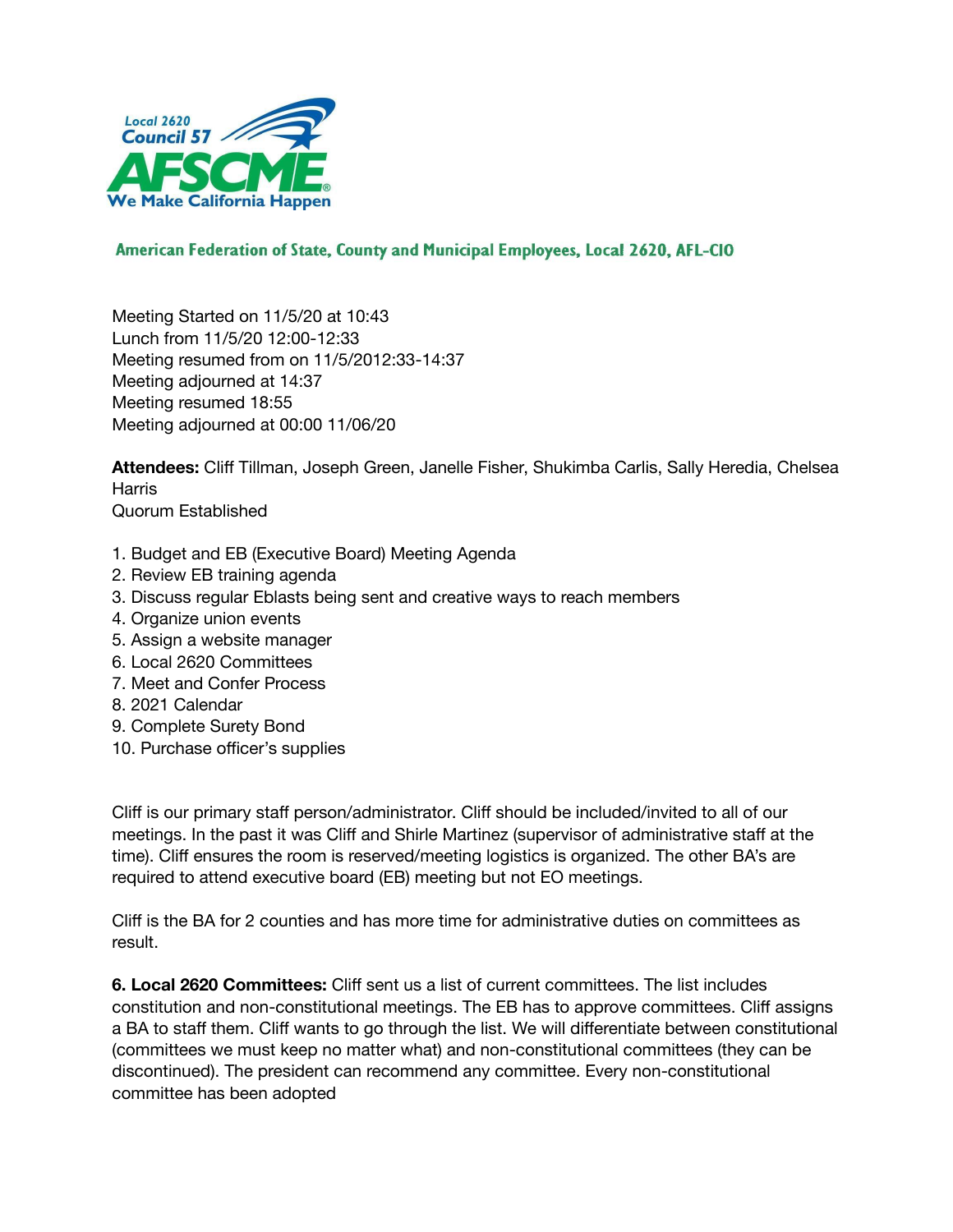

by a EB and it must be brought back to board for deletion/changed. Communications Committee: Constitutional. Handles website, social media and eblasts.

Constitution: Non-constitutional has been in existence for over at least 14 years. Can make a motion to combine with the policy committee.

Elections: Constitutional. The only committee the president cannot be on. The president must separate themselves from the elections committee. The president can only recommend the committee members.

Budget and Finance: Constitutional. Chaired by the Treasurer. Staffed by Cliff Tillman. Frequency of meetings is determined by the treasurer.

Government Affairs (GAC): Non-constitutional. Comprised of all the occupational chairs. Monitor bills, monitor legislation and are responsible for organizing Lobby Days. This committee is time consuming for the chair. Staffed by Cliff.

Next Wave: Non-constitutional. Newer Committee. Deals with outreach to younger members. Designed by AFSCME international and encouraged the locals to adopt it.

Good and Welfare: Non-constitutional. Had a long time ago. One administration deleted it and and subsequent administration brought it back. It deals with emergencies, catastrophic leave, one campaign for backpacks for youth. This committee may be under consideration for consolidation with another.

Policy: Constitutional. Makes recommendations on changes to policy and procedure manual. Should be considered with constitution.

Contracting Out: Non-constitutional. Very active and engaged committee. Tedious. Reviews all contracts that are submitted by the state. A working committee. Staffed by Cliff. They meet at least. Once a quarter. Reviews 300-500 contracts at every meeting.

Membership Organizing: Constitutional. Vice Presidents are ex-officio members. One of the most important committees. Organizes the membership drives. Encourages members to remain members. Tedious committee. Meets quarterly. No membership blitz in over 18 months.

Conservative Caucus: The International created this committee and our local followed suit. this committee. Chaired by one of the Vice Presidents rotates every year. Joseph will be chairing this committee this round. One member of the area of impact may be on the committee as well.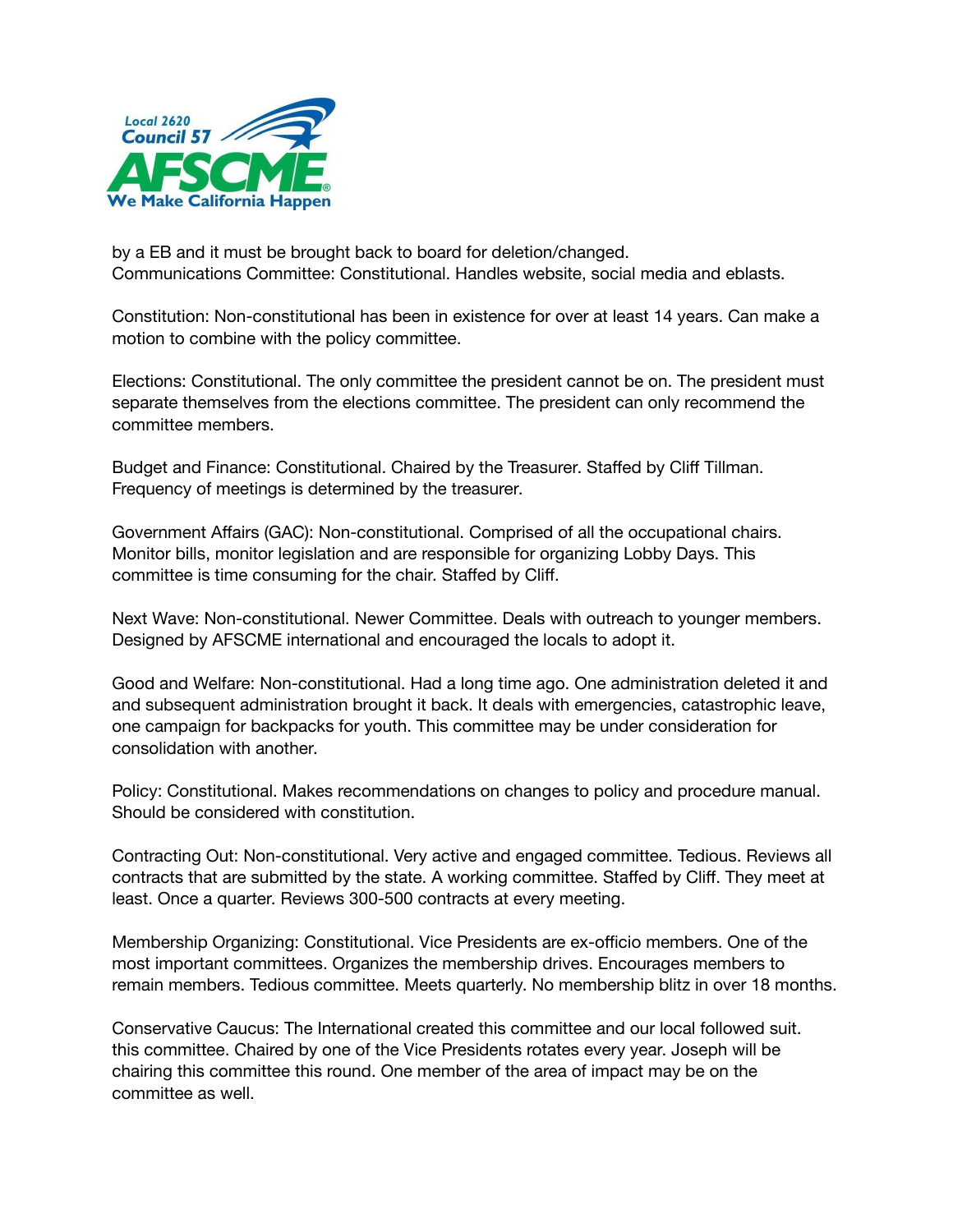

No cases go to arbitration without this committee's approval. Starts with a grievance going through steps 1-3 of a grievance process and the member requests arbitration at which time it is discussed in an arbitration meeting. The member, BA, and committee members are invited to the meeting The BA can give the facts to the committee without a recommendation. The BA may offer a recommendation Arbitrations are expensive. The union and state splits the cost 50/50. Prices range from 5K-40K. All votes are in closed session and Cliff is invited. Votes do not include the BA nor the impacted member. Joseph will notify the member if the case is going forward or not. The member may appeal the decision of the committee and this is presented to the full EB.

Convention Committee: Non-constitutional. Only meets during a convention year. Staff by Cliff and administrative staff.

Resolutions: Provides resolutions at the convention. Only meets during the convention year. May be combined with policy/constitution committee.

Women's Committee: Non-constitutional. About 3 years old. Created by international and our local followed suit. Staffed by Rafael Serrano.

New Employee Organizing (NEO): Non-constitutional. Subcommittee of Membership Committee. Cliff recommends it is combined with Membership Organizing committee. Gets a list of all new hires.

Political Action: Non-constitutional. Meets during election cycle. Cliff recommends it is kept/maintained.

Rule Making Task Force (CalHR): Non-constitutional. Tedious working. Cal HR creates rule changes frequently. Meets 3-4. Reading lots of materials, making recommendations. Appears before SPB. Gives written testimony. Cliff recommends it is kept. Meets 3-4 times per year.

How to get people on the committee: Give Shukimba a list of recommendations that are subject to EB approval.

Committees will be narrowed down by January 2021 EB and will be on agenda for January EB per Shukimba. Cliff recommends we need to action sooner: Communications, elections, budge/finance, contracting out (has not met in 3 months many contracts to review. Cliff wants to meet before the end of the 2020). Shukimba wants to ask who wants to be on current committees. Cliff states some committees has no chair and recommends action prior to the January EB. Other committees can wait until January 2021 EB.

Will send an eblast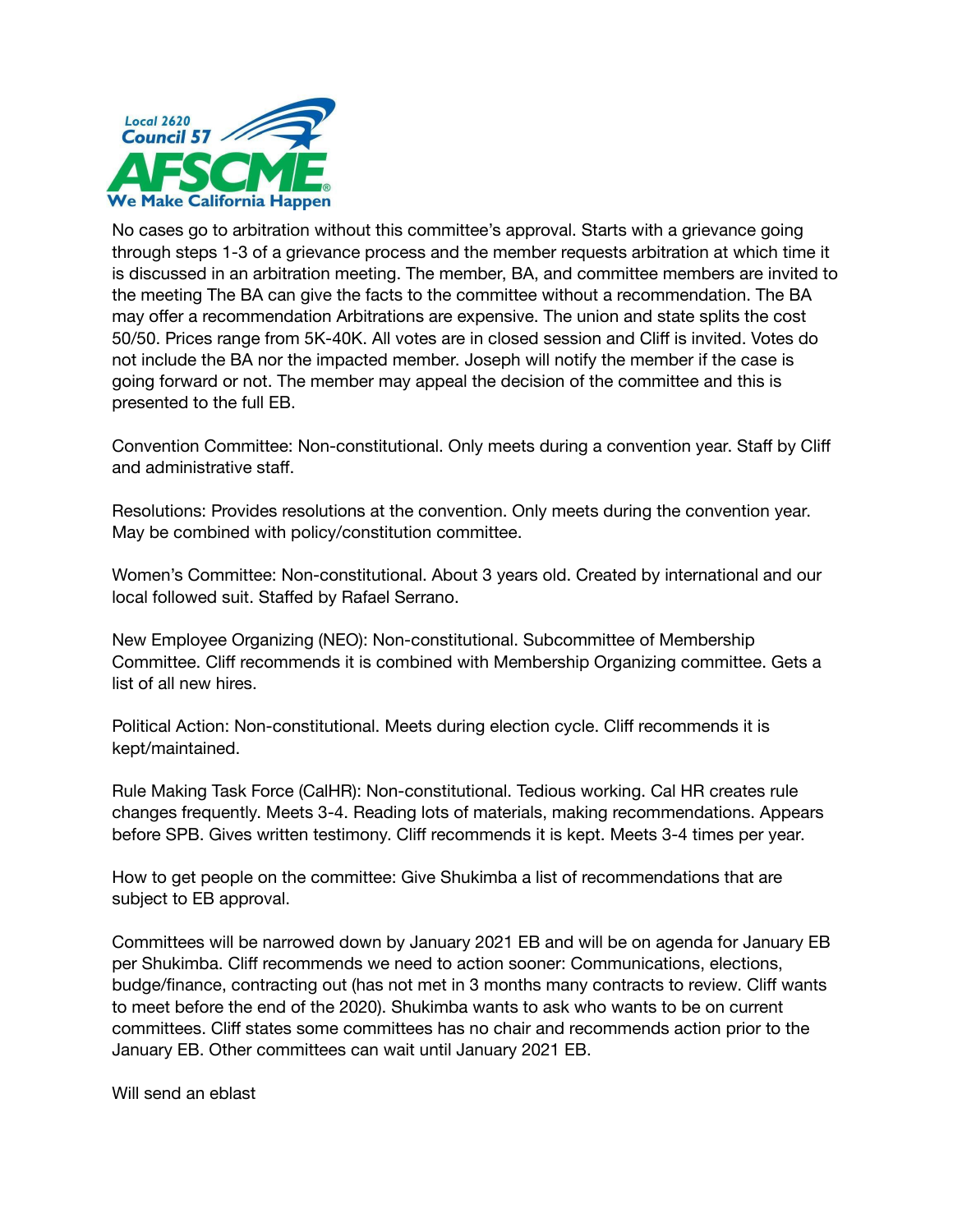

to membership regarding whether or not people want to be on any particular committee(s)

**2. EB Training Agenda:** The EB training is scheduled by 11/12 and 11/13 Cliff sent the agenda during this meeting. It was received at 12:34. Every time a new board is elected in our local EB training was completed. Usually includes a 4 hour training on Financial Standards facilitated by the AFSCME International during the EB training. It will occur next year. This training consists of everything we need to know about our financial obligation as EB members. The presentation is dense. The Financial Standards holds everyone accountable for the finances of the Local. Chelsea suggests it is brought up at the November board meeting (2 day meeting versus, extended meeting, and other options).

Linda Gregory offers a history of the union movement during the EB training. She is a former Deputy Director of Council 57, community college teacher of labor studies, trainer of Council 57 for years. First staff person to negotiate our local's contract. She has a long history with Labor. Linda Gregory and Cliff will be creating this training.

Training covers roles and responsibilities of each board member and ethics

Andy Neves will be training us on computer technology for one hour on how to use Google Docs, and Zoom.

We have a tradition of providing every member with a google chromebook for the last 3 administrations. EB should have a chromebook prior to the meeting.

Someone from AFSCME International will be training us on Robert's Rules

Linda Gregory will be training us on how to work effectively as a board.

Day #2 will be. Trained on the BA's roles and responsibilities, administrative support

Sally will be walking us through the budget be it a new or old budget. It should cover revenue and expenses.

We discuss the constitution, policies/procedures, standing committees, and BA routes/assignments

A draft of the 2021 calendar will be shared.

In training no action items.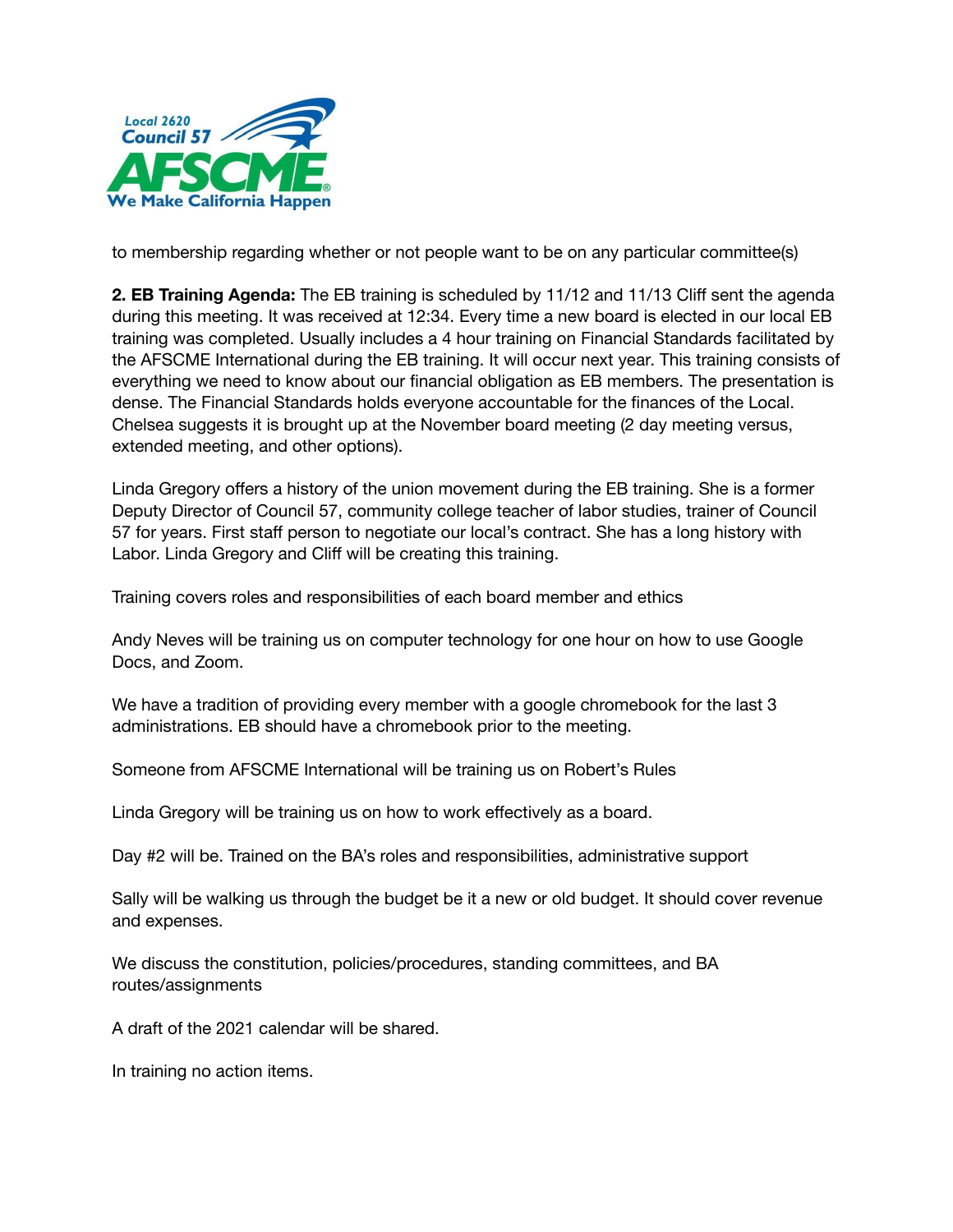

we will act on some of those items.

Training documents will be shared electronically.

Charles the executive director of Council 57 has been invited to welcome us

First order of business the full executive board needs to be sworn in by the President. Cliff swears in the officers. \*\*\*Must be on the agenda as the first order of business\*\*\*

The only thing missing is the Financial Standards Training. Otherwise, the EB training is similar to the training completed in 2018.

The only board member has a role in the EB training is Sally the treasurer.

All business agents are required to be present at the training.

**8. Calendar:** Cliff sent the tentative 2020Local 2620 calendar received at 13:09

Traditionally EB meets every other month on a Saturday usually from 10:00-16:00 to accommodate travelers. The EOs meet every other month on the months the EB does not meet on a Saturday as a cost saving measure.

Meeting locations for EB alternate between south and north.

Council 57 staff (BA's, admin, etc.) are on lockdown (working from home) until the Governor/Council 57 deems otherwise.

Officers/EB/EO are not required to be physically present at anymore meeting until the Governor lifts travel/meeting restrictions.

Officers can pick which Saturday we meet on. Our meetings cannot be in conflict with EO/EB meetings

The first EB will be 2nd Saturday of the month as follows: 1/9/21 in the South, 3/13/21 in the north, 5/8/21 south, 7/10/21 north, 9/11/21 south, 11/13/21 north

Executive Officer Meeting the 1st or 2nd Saturday of the month starting 2/13/21 north, 4/3/21 south, 6/12/21 north, 8/7/21 south, 10/9/21 north, Dark December 2021.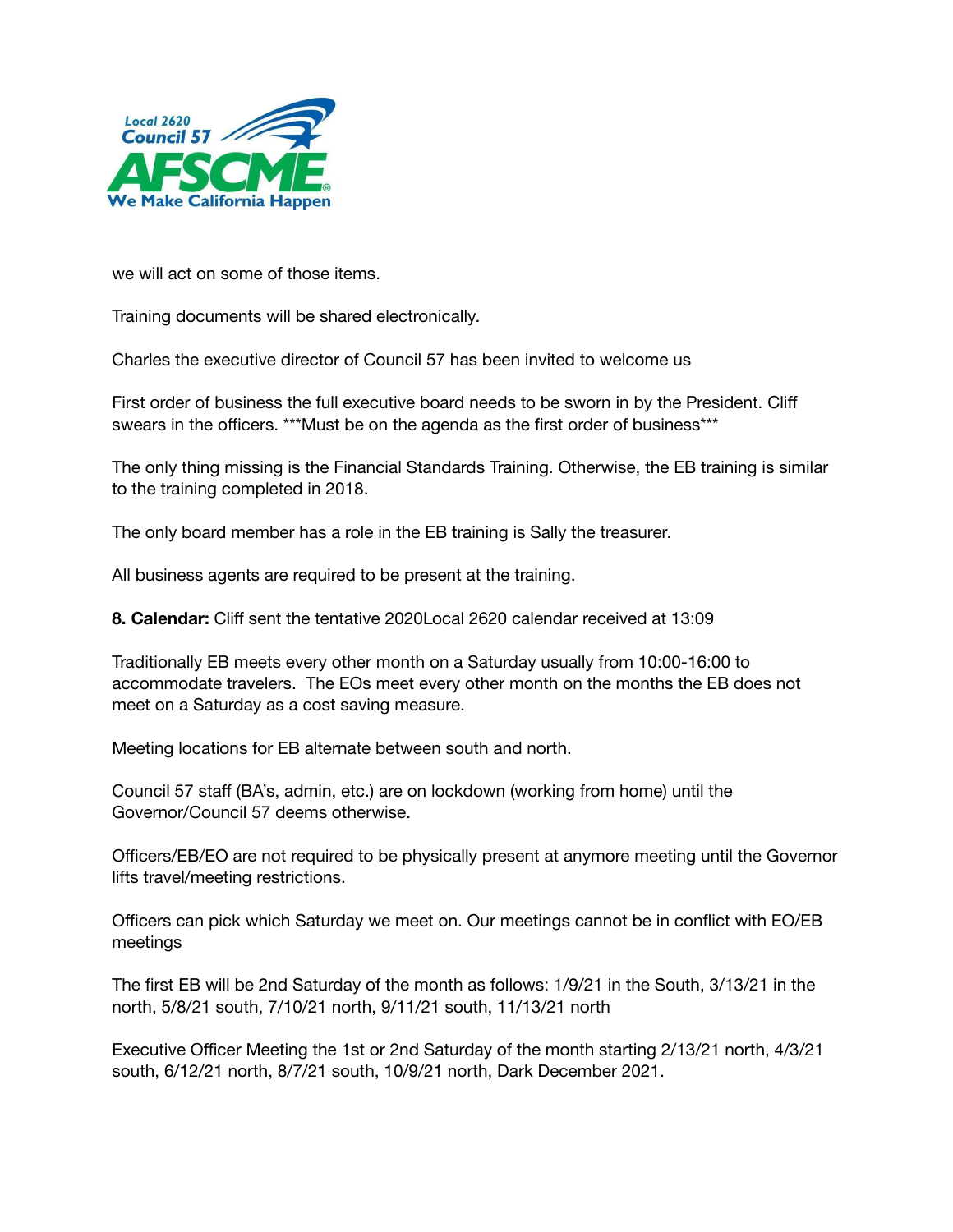

Occupational Meeting September 2021 we may have EB the Friday before the Convention on 9/10/21, 9/11/21 Convention and Large Occupation 9/12/21. Possible location San Diego where we had the 2017 convention.

Council 57 delegates meeting dates and Council 57 board meeting dates will be added to the local 2620 calendar.

We changed Columbus Day to Indigenous People's Day on the Calendar.

Lobby Days 3/15/21 and 3/16/21

**7. Meet and Confer Process:** Currently all notices are addressed to the senior business agent. Cliff logs it and send assigns it to a business agent along with a copy of the notice. The BA requests a meet and confer team that is approved by least 3 EO members. The BA's cannot move on the issue until at least 3 EO's approve the recommendation. We need to respond to these emails ASAP. Under Abdul's administration he only wanted to review it once it was recommended for action by a BA. Under Eric's administration every notice was sent to the EO and we will see it twice. Some we take action on and some we do not. All of these are logged.

We agree to only see the notice once it is recommended we take action and the notice will be attached.

If them meet and confer is about a facility (Napa, Atascadero, Metro etc.) it does not go to the officers it belongs to the chief of the facility and is not presented to the EO. There is no extra expense involved beyond maybe lunch. We need to respond to these emails ASAP.

Our grievance tracking is going to track all grievances. AFSCME International purchased a new tracking system

The governor just announced the California state departments must explore permanent telework options. There are statewide telework policies (meet and confer ongoing) and individual department policies (this meet and confer will occur).

## **Meeting resumed on 11/6/20 at 18:55-11/6/20 00:00**

Attendees: Shukimba Carlis, Sally Heredia, Chelsea Harris, Janelle Fisher Quorum established

- 1. **Budget and Executive Board Agenda Items:**
	- 1.